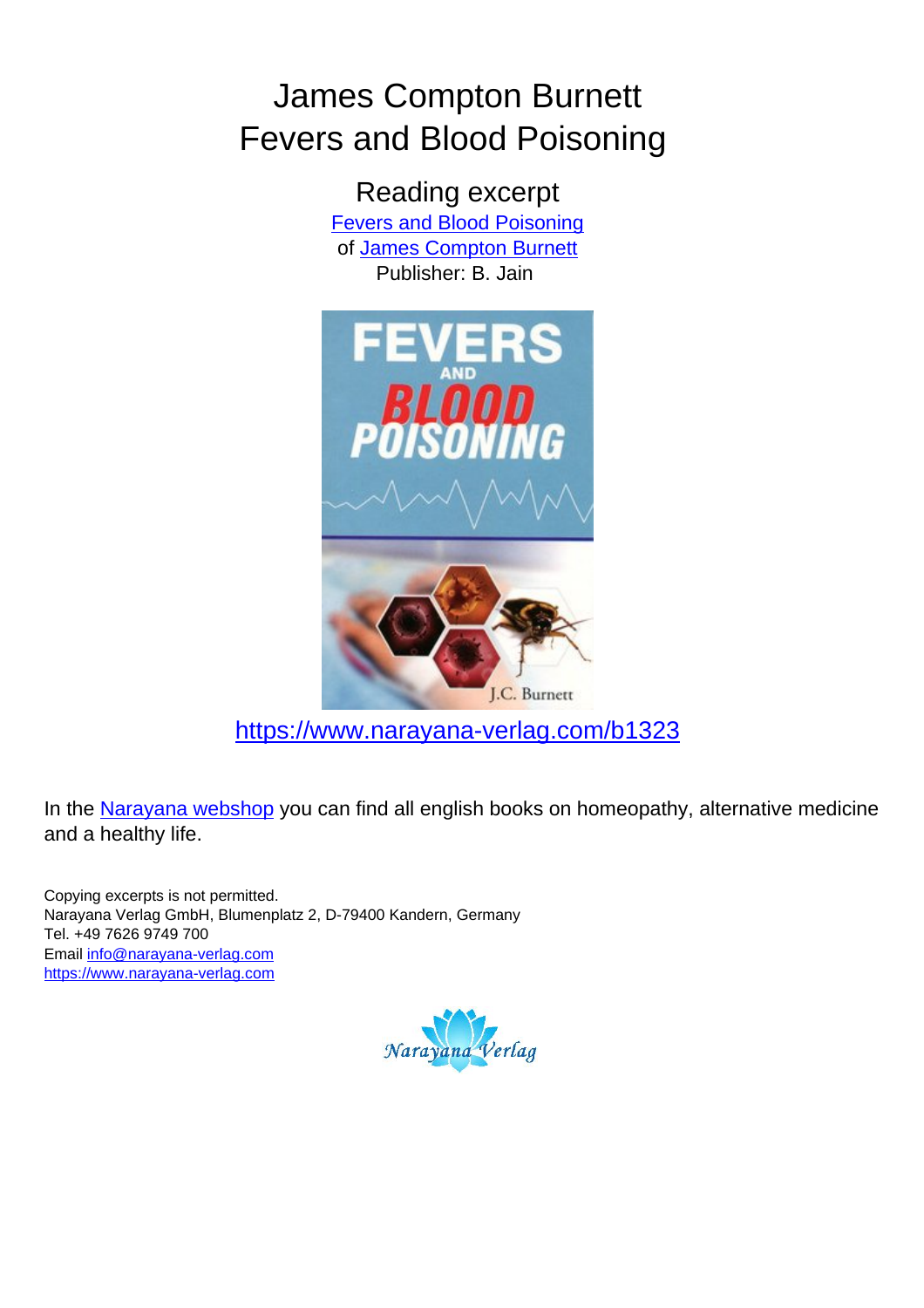## PREFACE.

FOR several years I have been *vising Pyrogenwm*  in Typhoid Fever and in cases of presumably septic Blood-poisoning; but as my opportunities for observing fevers are few and far between, I had no intention of publishing my observations, believing that some colleagues, who have more to dowith Continued Fevers than myself, would soon come f onward with the results; of large experience with this powerful agent; but I have waited and waited, and on inquiry find that *Pyrogenium* as a therapeutic agent is practically an unknown quantity. As Dr Drysdale, of Liverpool, first introduced *Pyrogenwun* to the notice of the profession I looked to the North for information as to its clinical value, but in vain. A while since, my own stock of *Pyrogemum* running short, I caused inquiries to be made in the North with the view of obtaining a fresh supply, but was informed that *Pyrogenltem* had not stood the test of experience, was worthless, in fact, and had been given up as therapeutically non-viable. The cause of this adverse judgment I shall not inquire into, merely contenting myself with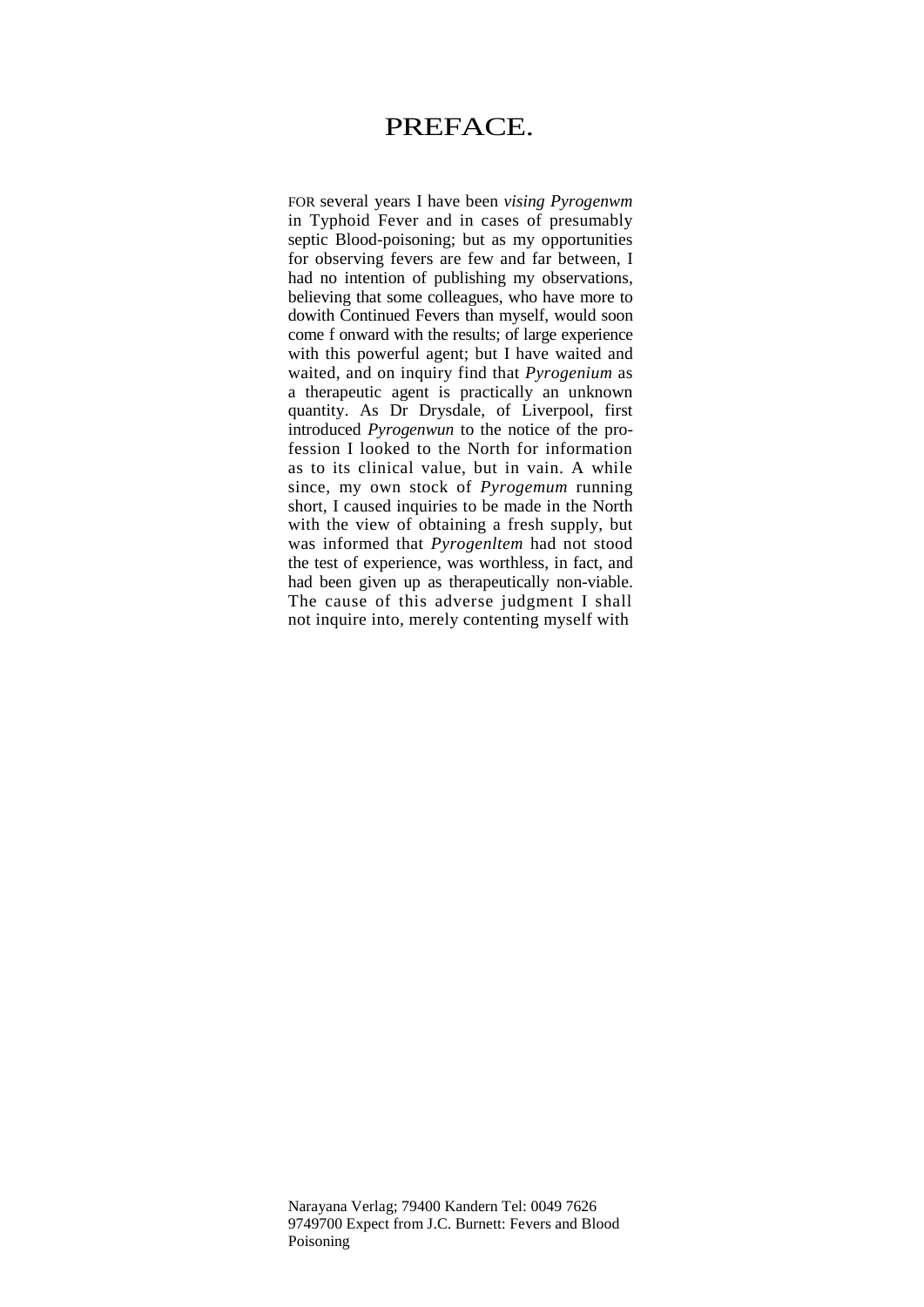saying that it will have to be reversed, for I have found that *Pyrogeniwm* is indeed "the *Aconite* of the typhous or typhoid quality of pyrexia," as Drysdale so tersely puts it.

Experience teaches that over-praise is the bane that blights new remedies, and I would therefore be very chary in praising *Pyrogenium*  too much, still I have more than half a conviction that the action of *Pyrogenium.* in the pyrexia from blood-poisoning comes very near to one's conception of a specific: however, let it go forth and fight its own battles, which I think it is well able to do.

Hearing that Dr Shuldham, of Putney, had had some practical experience with *Pyrvgenium,*  I wrote to him to inquire what that might be, and his kind and ready reply will be found at .the end of this pamphlet. I shall be glad to insert in any future editions of these pages the experience of any colleagues who may favour me with their results.

Two of the leading homoeopathic chemists of London have very kindly prepared the remedy for me, and *Pyrogenium* may therefore be obtained through any homoeopathic chemist in the Kingdom, and all the principal ones in the metropolis have it in stock. Those pharmaceutical chemists who may wish to prepare it them-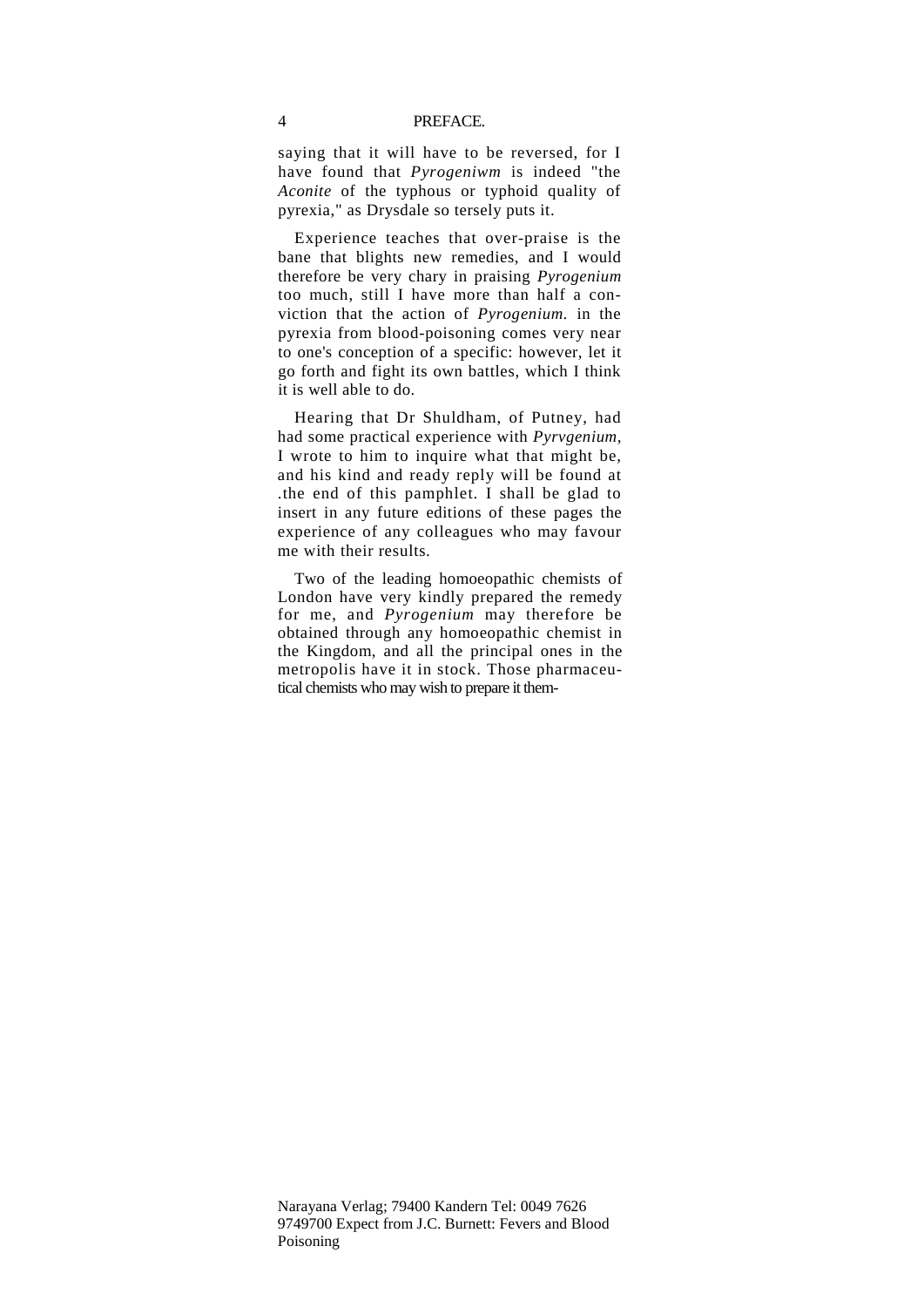selves will find full directions in Dr Drysdale's brochure, but the control experiment on mice should not be omitted, and the dilutions should be made right away, and *not* with glycerine.

I recommend the ordinary sixth centesimal homoeopathic dilution, five drops in a dessertspoonful of water administered every two hours, which is quite harmless, and may be given to the youngest and most delicate baby.

In the following pages I give only as many details as seem to me needful to enable my readers to form an independent judgment as to the value of *Pyrogenitem* in pyrexia.

## J. COMPTON BURNETT.